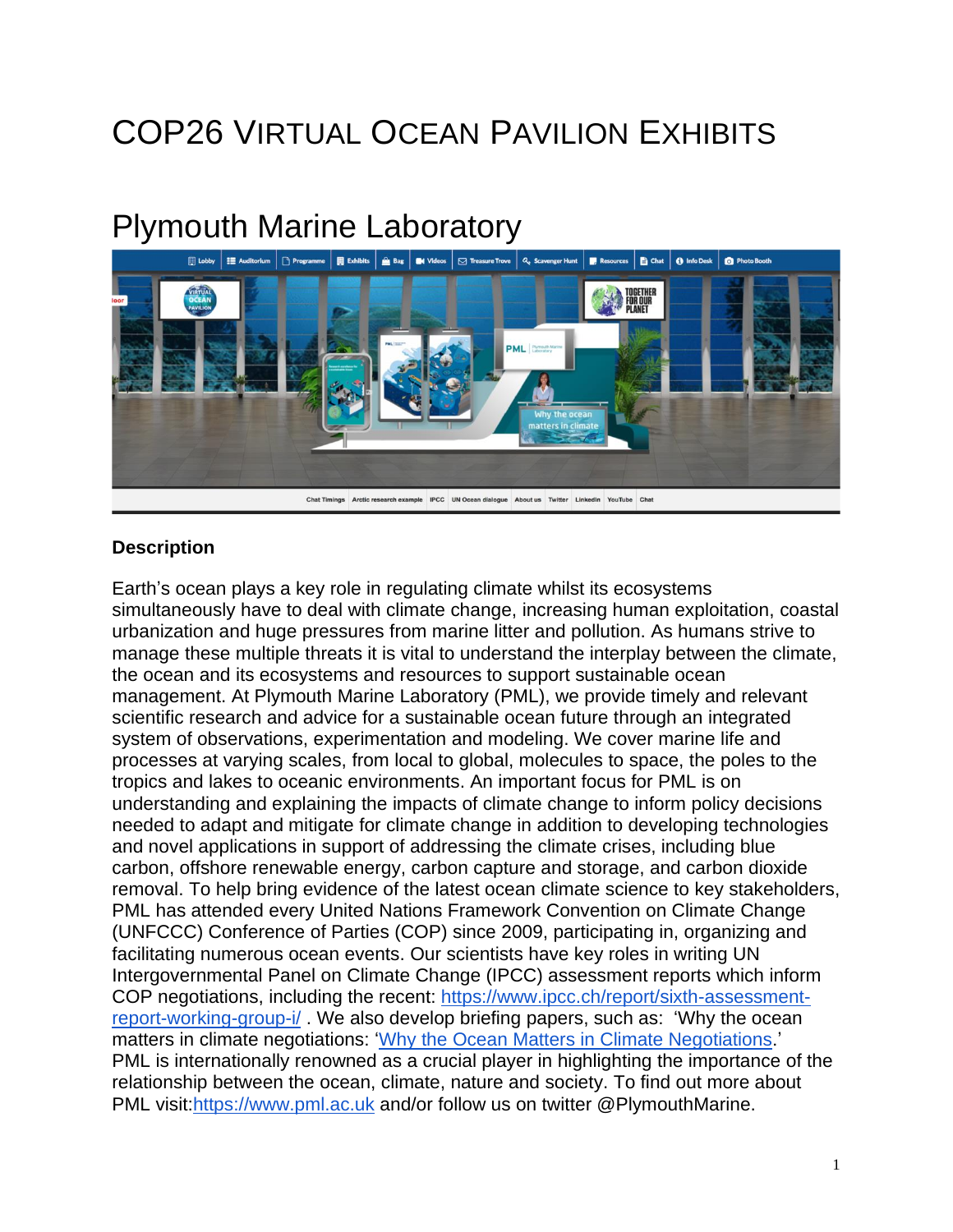**Plymouth Marine Laboratory Website:** [https://www.pml.ac.uk](https://www.pml.ac.uk/)

**(Latest Story) Sea ice concentration found to impact the exchange of gases related to climate[:](https://www.pml.ac.uk/News/Sea-ice-concentration-)** <https://www.pml.ac.uk/News/Sea-ice-concentration-> found-to[impact-the-exchange](https://www.pml.ac.uk/News/Sea-ice-concentration-)

**Research excellence supporting a sustainable ocean:** <https://pml.ac.uk/science> **Western Channel Observatory:** [https://www.westernchannelobservatory.org.uk](https://www.westernchannelobservatory.org.uk/) **New report highlights why the ocean matters in climate negotiations:** [https://](https://www.pml.ac.uk/News/New-report-highlights-why-the-ocean-matters-in-cli)

[www.pml.ac.uk/News/New-report-highlights-why-the-ocean-matters-in-cli](https://www.pml.ac.uk/News/New-report-highlights-why-the-ocean-matters-in-cli)

**Arctic Research Example: <https://www.arctic.ac.uk/research/mosaic/mosaic-sym-pel/> IPCC - Intergovernmental Panel on Climate Change: [https://www.ipcc.ch](https://www.ipcc.ch/) UN Ocean Dialogue:[https://unfccc.int/event/ocean-and-climate-change-dialogue-to](https://unfccc.int/event/ocean-and-climate-change-dialogue-to-consider-how-to-strengthen-adaptation-and-mitigation-action)**

**[-consider-how-to-strengthen-adaptation-and-mitigation-action](https://unfccc.int/event/ocean-and-climate-change-dialogue-to-consider-how-to-strengthen-adaptation-and-mitigation-action)**

**Who we are (PML): <https://www.pml.ac.uk/who-we-are>**

**Twitter: <https://twitter.com/PlymouthMarine>**

**LinkedIn: [https://www.linkedin.com/company/plymouth-marine-laboratory-&-pml](https://www.linkedin.com/company/plymouth-marine-laboratory-&-pml-applications-ltd)[applications-ltd](https://www.linkedin.com/company/plymouth-marine-laboratory-&-pml-applications-ltd)**

**Youtube**: **<https://www.youtube.com/user/PMLAdministrator/videos>**

#### **Videos**

- 1. Welcome to Plymouth Marine Laboratory: [https://www.youtube.com/watch?v=x9Wiqa\\_WWuc&t=9s](https://www.youtube.com/watch?v=x9Wiqa_WWuc&t=9s)
- 2. Why the Ocean Matters: <https://www.youtube.com/watch?v=X--NXhPkkdE>
- 3. The Sonification of the Western Channel Observatory: <https://www.youtube.com/watch?v=rAvFlP2s5Vo>
- 4. Plymouth Marine Laboratory's Ocean Acidification Research; an overview by Dr Helen Findlay: <https://www.youtube.com/watch?v=BCs1zpvOtng>
- 5. Dr Tom Vance on his career in marine science: <https://www.youtube.com/watch?v=DFl50ECWG6Y&t=2s>
- 6. Award-winning animation -The other CO2 problem: [https://www.youtube.com/watch?v=F5w\\_FgpZkVY](https://www.youtube.com/watch?v=F5w_FgpZkVY)
- 7. James Cameron on the importance of science-based solutions for a sustainable ocean future: [https://www.youtube.com/watch?v=J7VvnjquV\\_k&t=1s](https://www.youtube.com/watch?v=J7VvnjquV_k&t=1s)
- 8. Resilient Ocean The Future Autonomous at Sea Technologies (FAST) cluster in Plymouth: <https://www.youtube.com/watch?v=VEUqNEbAReU>

### **Documents**

- 1. Brief summary strategy Plymouth Marine Laboratory: [https://vepimg.b8cdn.com/uploads/vjfnew/6281/content/docs/1635169462pml](https://vepimg.b8cdn.com/uploads/vjfnew/6281/content/docs/1635169462pml-short-overview-strategy-pdf1635169462.pdf)[short-overview-strategy-pdf1635169462.pdf](https://vepimg.b8cdn.com/uploads/vjfnew/6281/content/docs/1635169462pml-short-overview-strategy-pdf1635169462.pdf)
- 2. About Plymouth Marine Laboratory: [https://vepimg.b8cdn.com/uploads/vjfnew/6281/content/docs/1635169592pml](https://vepimg.b8cdn.com/uploads/vjfnew/6281/content/docs/1635169592pml-brochure-pdf1635169592.pdf)[brochure-pdf1635169592.pdf](https://vepimg.b8cdn.com/uploads/vjfnew/6281/content/docs/1635169592pml-brochure-pdf1635169592.pdf)